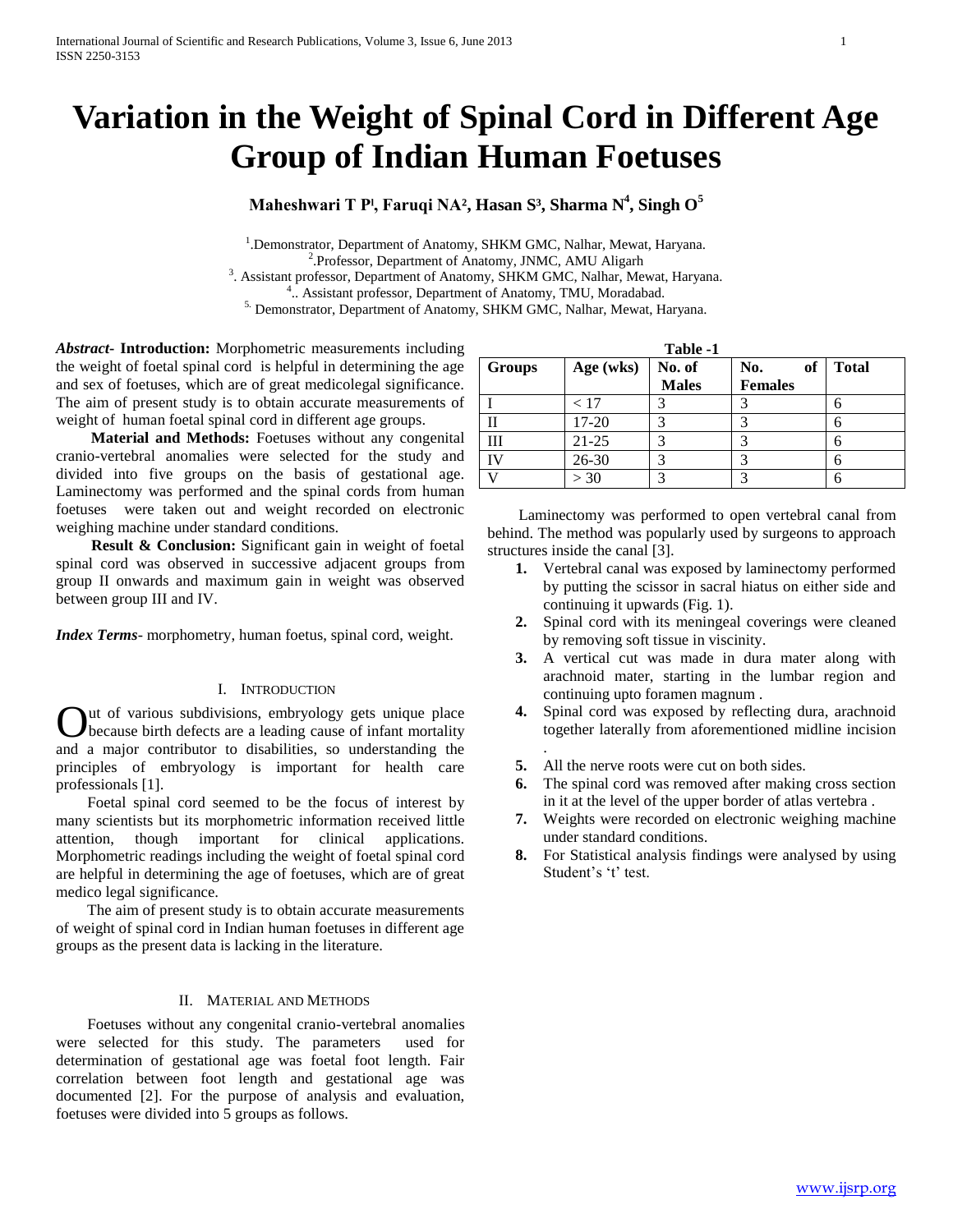

## **Figure –1**

 Dorsal aspect of human foetus showing total laminectomy (A) to expose spinal cord along with its meninges (B) in the vertebral canal.



**Figure-2** Human foetal spinal cord

III. RESULTS

## **Table 2: Weight of spinal cord (g )**

| Groups | No.<br><b>Foetuses</b> | of | Mean $\pm$ S.D. | Per<br>cent<br>change | <b>T</b> value | P value       |
|--------|------------------------|----|-----------------|-----------------------|----------------|---------------|
|        | n                      |    | $0.16 \pm 0.01$ |                       |                |               |
| П      | n                      |    | $0.18 \pm 0.01$ | $+13$                 | 0.01           | Insignificant |
| Ш      |                        |    | $0.69 \pm 0.04$ | $+28$                 | 2.33           | Significant*  |
| IV     | n                      |    | $1.07 \pm 0.01$ | $+56$                 | 3.10           | Significant*  |
|        | n                      |    | $1.40 \pm 0.02$ | $+31$                 | 5.42           | Significant*  |

 $*P$  value  $< 0.00$ 



 $Figure - 3$ **Graph showing pattern in weight of spinal cord with gestational age.**